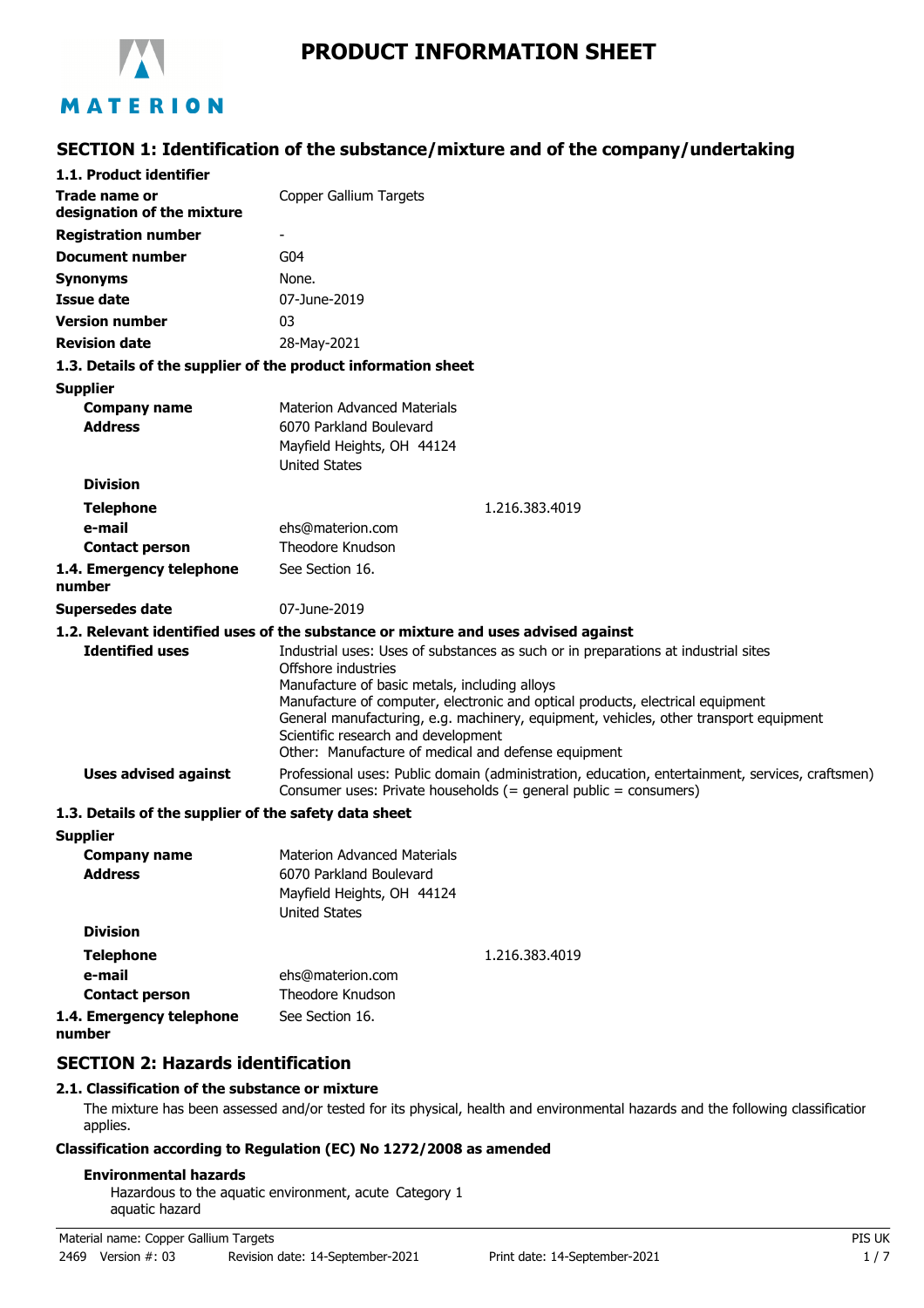| Hazardous to the aquatic environment,<br>long-term aquatic hazard |                                                     | Category 1                                                 |                                                                                                                                                                                                                                                                       |              |
|-------------------------------------------------------------------|-----------------------------------------------------|------------------------------------------------------------|-----------------------------------------------------------------------------------------------------------------------------------------------------------------------------------------------------------------------------------------------------------------------|--------------|
| <b>Hazard summary</b>                                             |                                                     |                                                            | The material as sold in solid form is generally not considered hazardous. However, if the process<br>involves grinding, melting, cutting or any other process that causes a release of dust or fumes,<br>hazardous levels of airborne particulate could be generated. |              |
| 2.2. Label elements                                               |                                                     |                                                            |                                                                                                                                                                                                                                                                       |              |
| Label according to Regulation (EC) No. 1272/2008 as amended       |                                                     |                                                            |                                                                                                                                                                                                                                                                       |              |
| <b>Contains:</b>                                                  |                                                     |                                                            | COPPER FLAKES (COATED WITH ALIPHATIC ACID), Gallium                                                                                                                                                                                                                   |              |
| <b>Hazard pictograms</b>                                          | None.                                               |                                                            |                                                                                                                                                                                                                                                                       |              |
| <b>Signal word</b>                                                | None.                                               |                                                            |                                                                                                                                                                                                                                                                       |              |
| <b>Hazard statements</b>                                          |                                                     | The mixture does not meet the criteria for classification. |                                                                                                                                                                                                                                                                       |              |
| <b>Precautionary statements</b><br><b>Prevention</b>              |                                                     |                                                            |                                                                                                                                                                                                                                                                       |              |
| P <sub>264</sub>                                                  | Wash thoroughly after handling.                     |                                                            |                                                                                                                                                                                                                                                                       |              |
| <b>Response</b>                                                   |                                                     |                                                            |                                                                                                                                                                                                                                                                       |              |
| $P305 + P351 + P338$                                              | easy to do. Continue rinsing.                       |                                                            | If in eyes: Rinse cautiously with water for several minutes. Remove contact lenses, if present and                                                                                                                                                                    |              |
| <b>Storage</b>                                                    |                                                     |                                                            |                                                                                                                                                                                                                                                                       |              |
| P405                                                              | Store locked up.                                    |                                                            |                                                                                                                                                                                                                                                                       |              |
| <b>Disposal</b>                                                   |                                                     |                                                            |                                                                                                                                                                                                                                                                       |              |
| P501                                                              |                                                     |                                                            | Dispose of contents/container in accordance with local/regional/national/international regulations.                                                                                                                                                                   |              |
| <b>Supplemental label</b><br>information                          |                                                     |                                                            | For further information, please contact the Product Stewardship Department at +1.216.383.4019.                                                                                                                                                                        |              |
| 2.3. Other hazards                                                |                                                     | Not a PBT or vPvB substance or mixture.                    |                                                                                                                                                                                                                                                                       |              |
| <b>SECTION 3: Composition/information on ingredients</b>          |                                                     |                                                            |                                                                                                                                                                                                                                                                       |              |
| 3.2. Mixtures                                                     |                                                     |                                                            |                                                                                                                                                                                                                                                                       |              |
| <b>General information</b>                                        |                                                     |                                                            |                                                                                                                                                                                                                                                                       |              |
| <b>Chemical name</b>                                              | $\frac{0}{0}$                                       | CAS-No. / EC<br>No.                                        | <b>REACH Registration No. Index No.</b>                                                                                                                                                                                                                               | <b>Notes</b> |
| COPPER FLAKES (COATED WITH<br>ALIPHATIC ACID)                     | $55 - 85$                                           | 7440-50-8<br>231-159-6                                     | 01-2119480154-42-0080                                                                                                                                                                                                                                                 |              |
|                                                                   | <b>Classification: -</b>                            |                                                            |                                                                                                                                                                                                                                                                       |              |
| Gallium                                                           | $15 - 45$                                           | 7440-55-3<br>231-163-8                                     |                                                                                                                                                                                                                                                                       |              |
|                                                                   | Classification: Skin Corr. 1C;H314, Eye Dam. 1;H318 |                                                            |                                                                                                                                                                                                                                                                       |              |

### **SECTION 4: First aid measures**

If you feel unwell, seek medical advice (show the label where possible). Ensure that medical personnel are aware of the material(s) involved, and take precautions to protect themselves. **General information 4.1. Description of first aid measures Inhalation** Move to fresh air. Call a physician if symptoms develop or persist. **Skin contact** Get medical attention if irritation develops and persists. **Eye contact** Rinse with water. Get medical attention if irritation develops or persists. **Ingestion** Rinse mouth. Get medical attention if symptoms occur. **4.2. Most important** Direct contact with eyes may cause temporary irritation. **symptoms and effects, both acute and delayed 4.3. Indication of any** Treat symptomatically. **immediate medical attention and special treatment needed SECTION 5: Firefighting measures General fire hazards** No unusual fire or explosion hazards noted. **5.1. Extinguishing media Suitable extinguishing** Powder. Dry sand.

**media**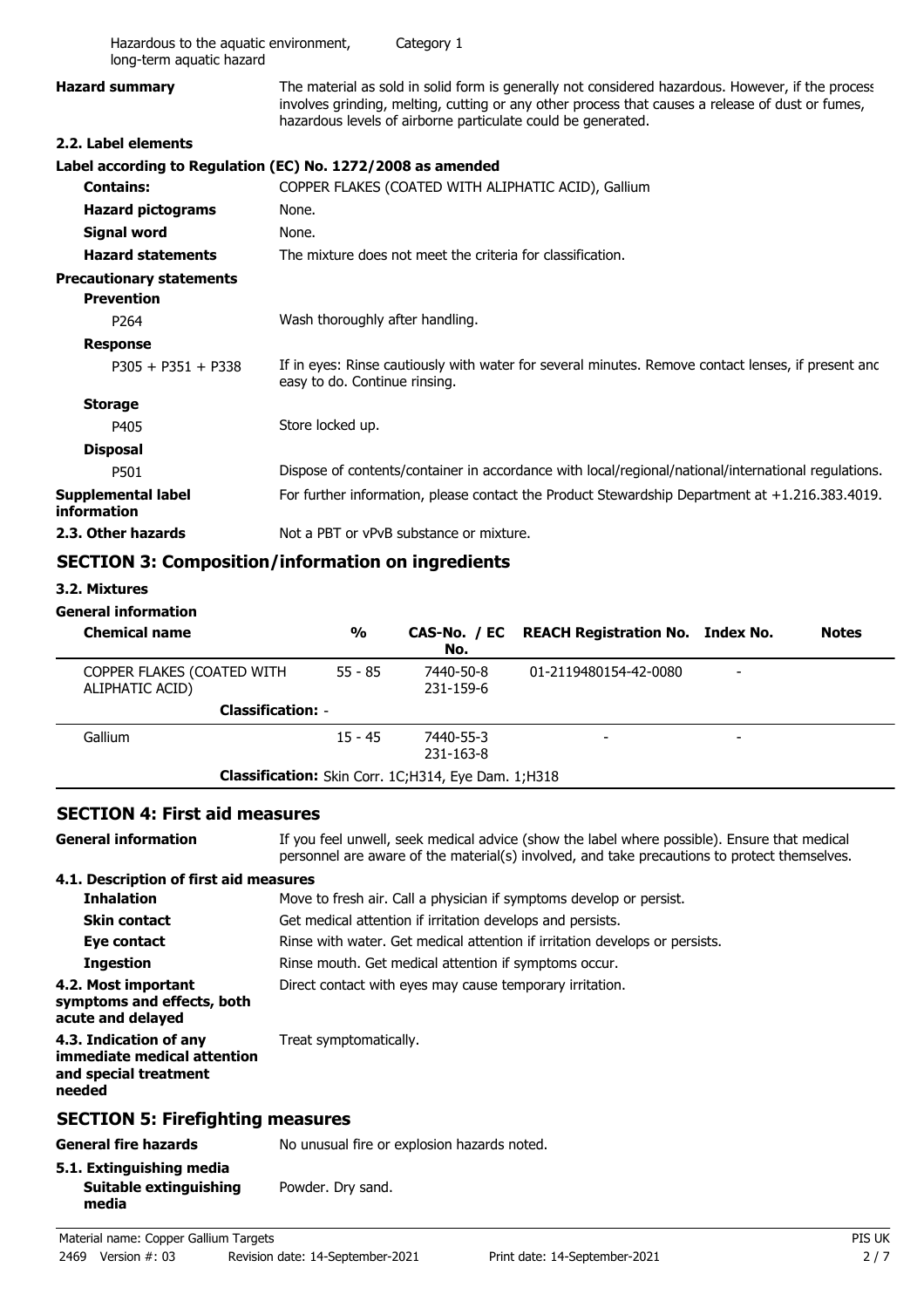| Unsuitable extinguishing<br>media                                                          | Do not use water jet as an extinguisher, as this will spread the fire.                        |
|--------------------------------------------------------------------------------------------|-----------------------------------------------------------------------------------------------|
| 5.2. Special hazards arising<br>from the substance or<br>mixture                           | This product is not flammable.                                                                |
| 5.3. Advice for firefighters<br><b>Special protective</b><br>equipment for<br>firefighters | Self-contained breathing apparatus and full protective clothing must be worn in case of fire. |
| <b>Special firefighting</b><br>procedures                                                  | Use water spray to cool unopened containers.                                                  |
| <b>Specific methods</b>                                                                    | Use standard firefighting procedures and consider the hazards of other involved materials.    |

### **SECTION 6: Accidental release measures**

#### **6.1. Personal precautions, protective equipment and emergency procedures** Wear appropriate protective equipment and clothing during clean-up. Ensure adequate ventilation. For personal protection, see section 8 of the PIS. **For non-emergency personnel For emergency Keep unnecessary personnel away. responders** Avoid release to the environment. Inform appropriate managerial or supervisory personnel of all environmental releases. **6.2. Environmental precautions 6.3. Methods and material for** Stop the flow of material, if this is without risk. **containment and cleaning up 6.4. Reference to other** For personal protection, see section 8 of the PIS. For waste disposal, see section 13 of the PIS. **sections**

## **SECTION 7: Handling and storage**

| 7.1. Precautions for safe<br>handling                                          | Provide adequate ventilation. Avoid prolonged exposure. Wear appropriate personal protective<br>equipment. Avoid release to the environment. |
|--------------------------------------------------------------------------------|----------------------------------------------------------------------------------------------------------------------------------------------|
| 7.2. Conditions for safe<br>storage, including any<br><i>incompatibilities</i> | Store locked up.                                                                                                                             |
| 7.3. Specific end use(s)                                                       | Not available.                                                                                                                               |

## **SECTION 8: Exposure controls/personal protection**

### **8.1. Control parameters**

### **Occupational exposure limits**

| UK. EH40 Workplace Exposure Limits (WELs)<br><b>Components</b>     | <b>Type</b>                                                                                                                                                                                                                       | <b>Value</b>       | <b>Form</b>                |
|--------------------------------------------------------------------|-----------------------------------------------------------------------------------------------------------------------------------------------------------------------------------------------------------------------------------|--------------------|----------------------------|
| COPPER FLAKES (COATED<br>WITH ALIPHATIC ACID)<br>$(CAS 7440-50-8)$ | <b>STEL</b>                                                                                                                                                                                                                       | $2 \text{ mg/m}$   | Inhalable dusts and mists. |
|                                                                    | <b>TWA</b>                                                                                                                                                                                                                        | 1 $mq/m3$          | Inhalable dusts and mists. |
|                                                                    |                                                                                                                                                                                                                                   | $0.2 \text{ mg/m}$ | Fume.                      |
| .                                                                  | $\mathbf{M}$ . The contract of the contract of the contract of the contract of the contract of the contract of the contract of the contract of the contract of the contract of the contract of the contract of the contract of th |                    |                            |

| <b>Biological limit values</b>                       | No biological exposure limits noted for the ingredient(s).                                                                                                                                                                                                                                                                                                                                                                                                                                       |
|------------------------------------------------------|--------------------------------------------------------------------------------------------------------------------------------------------------------------------------------------------------------------------------------------------------------------------------------------------------------------------------------------------------------------------------------------------------------------------------------------------------------------------------------------------------|
| <b>Recommended monitoring</b><br>procedures          | Follow standard monitoring procedures.                                                                                                                                                                                                                                                                                                                                                                                                                                                           |
| Derived no effect levels<br>(DNELs)                  | Not available.                                                                                                                                                                                                                                                                                                                                                                                                                                                                                   |
| <b>Predicted no effect</b><br>concentrations (PNECs) | Not available.                                                                                                                                                                                                                                                                                                                                                                                                                                                                                   |
| 8.2. Exposure controls                               |                                                                                                                                                                                                                                                                                                                                                                                                                                                                                                  |
| <b>Appropriate engineering</b><br>controls           | Good general ventilation (typically 10 air changes per hour) should be used. Ventilation rates should<br>be matched to conditions. If applicable, use process enclosures, local exhaust ventilation, or other<br>engineering controls to maintain airborne levels below recommended exposure limits. If exposure<br>limits have not been established, maintain airborne levels to an acceptable level. Eye wash facilities<br>and emergency shower must be available when handling this product. |
|                                                      | Individual protection measures, such as personal protective equipment                                                                                                                                                                                                                                                                                                                                                                                                                            |
| <b>General information</b>                           | Wear suitable protective clothing.                                                                                                                                                                                                                                                                                                                                                                                                                                                               |
| Eye/face protection                                  | Wear approved safety glasses, goggles, face shield and/or welder's helmet when risk of eye injury<br>is present, particularly during operations that generate dust, mist or fume.                                                                                                                                                                                                                                                                                                                |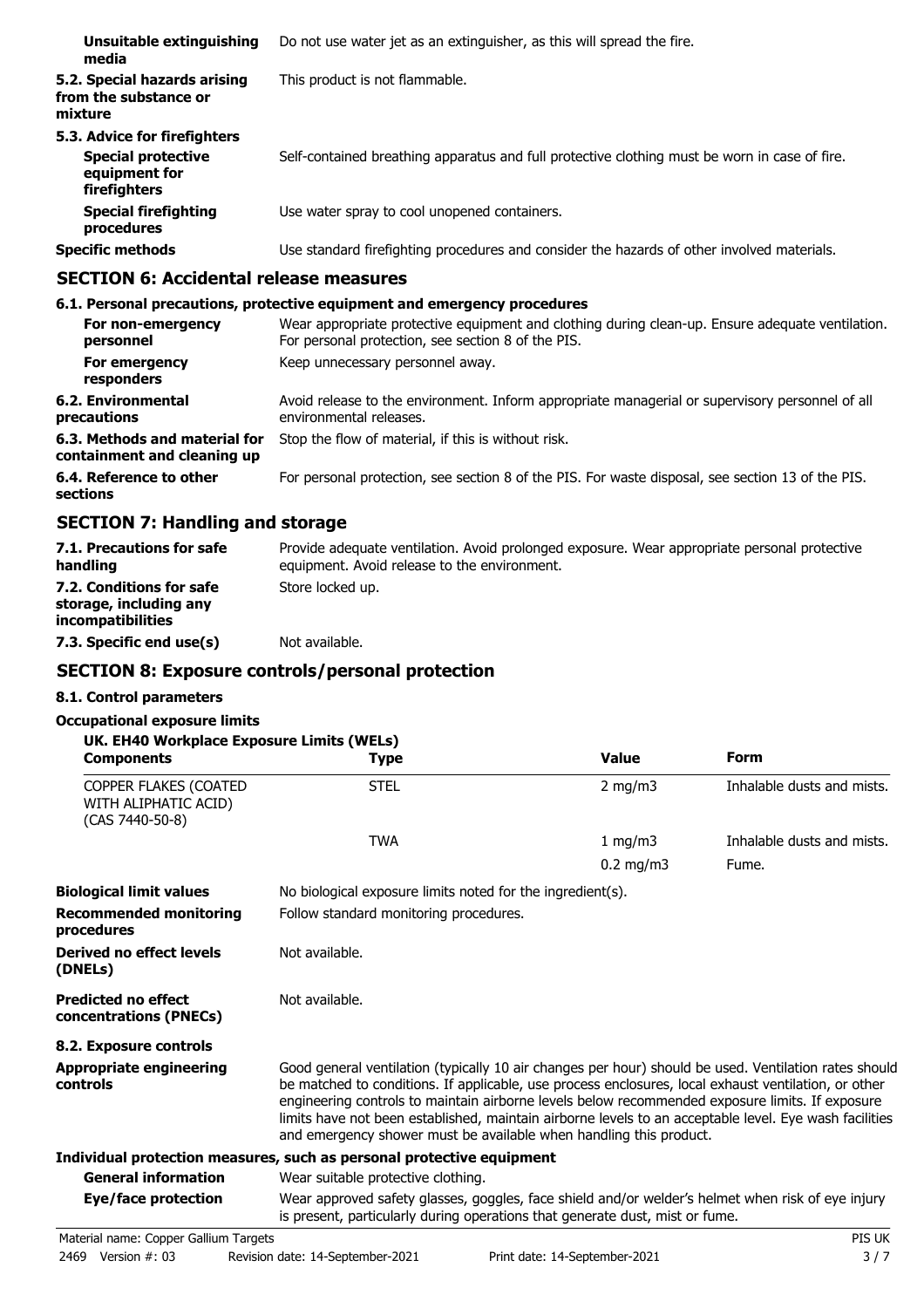| <b>Skin protection</b>                                  |                                                                                                                                                                                                                                                            |
|---------------------------------------------------------|------------------------------------------------------------------------------------------------------------------------------------------------------------------------------------------------------------------------------------------------------------|
| - Hand protection                                       | Wear gloves to prevent metal cuts and skin abrasions during handling.                                                                                                                                                                                      |
| - Other                                                 | Wear necessary protective equipment.                                                                                                                                                                                                                       |
| <b>Respiratory protection</b><br><b>Thermal hazards</b> | In case of insufficient ventilation, wear suitable respiratory equipment.<br>Not applicable.                                                                                                                                                               |
| <b>Hygiene measures</b>                                 | Keep away from food and drink. Always observe good personal hygiene measures, such as washing<br>after handling the material and before eating, drinking, and/or smoking. Routinely wash work<br>clothing and protective equipment to remove contaminants. |
| <b>Environmental exposure</b><br>controls               | Environmental manager must be informed of all major releases.                                                                                                                                                                                              |

## **SECTION 9: Physical and chemical properties**

## **9.1. Information on basic physical and chemical properties**

| <b>Appearance</b>                                    | Solid.                                                   |
|------------------------------------------------------|----------------------------------------------------------|
| <b>Physical state</b>                                | Solid.                                                   |
| <b>Form</b>                                          | Solid.                                                   |
| Colour                                               | Brass.                                                   |
| Odour                                                | None.                                                    |
| <b>Odour threshold</b>                               | Not applicable.                                          |
| рH                                                   | Not applicable.                                          |
| <b>Melting point/freezing point</b>                  | 485 - 980 °C (905 - 1796 °F) estimated / Not applicable. |
| <b>Initial boiling point and</b><br>boiling range    | Not applicable.                                          |
| <b>Flash point</b>                                   | Not applicable.                                          |
| <b>Evaporation rate</b>                              | Not applicable.                                          |
| <b>Flammability (solid, gas)</b>                     | Not applicable.                                          |
| <b>Upper/lower flammability or explosive limits</b>  |                                                          |
| <b>Flammability limit - lower</b><br>(9/6)           | Not applicable.                                          |
| <b>Flammability limit - lower</b><br>(%) temperature | Not applicable.                                          |
| <b>Flammability limit -</b><br>upper $(\% )$         | Not applicable.                                          |
| <b>Flammability limit -</b><br>upper (%) temperature | Not applicable.                                          |
| <b>Explosive limit - lower (</b><br>%)               | Not applicable.                                          |
| <b>Explosive limit - lower (</b><br>%) temperature   | Not applicable.                                          |
| <b>Explosive limit - upper</b><br>(%)                | Not applicable.                                          |
| <b>Explosive limit - upper (</b><br>%) temperature   | Not applicable.                                          |
| Vapour pressure                                      | Not applicable.                                          |
| <b>Vapour density</b>                                | Not applicable.                                          |
| <b>Relative density</b>                              | Not applicable.                                          |
| Solubility(ies)                                      |                                                          |
| <b>Solubility (water)</b>                            | Insoluble.                                               |
| <b>Partition coefficient</b><br>(n-octanol/water)    | Not applicable.                                          |
| <b>Auto-ignition temperature</b>                     | Not applicable.                                          |
| <b>Decomposition temperature</b>                     | Not applicable.                                          |
| <b>Viscosity</b>                                     | Not applicable.                                          |
| <b>Explosive properties</b>                          | Not explosive.                                           |
| <b>Oxidising properties</b>                          | Not oxidising.                                           |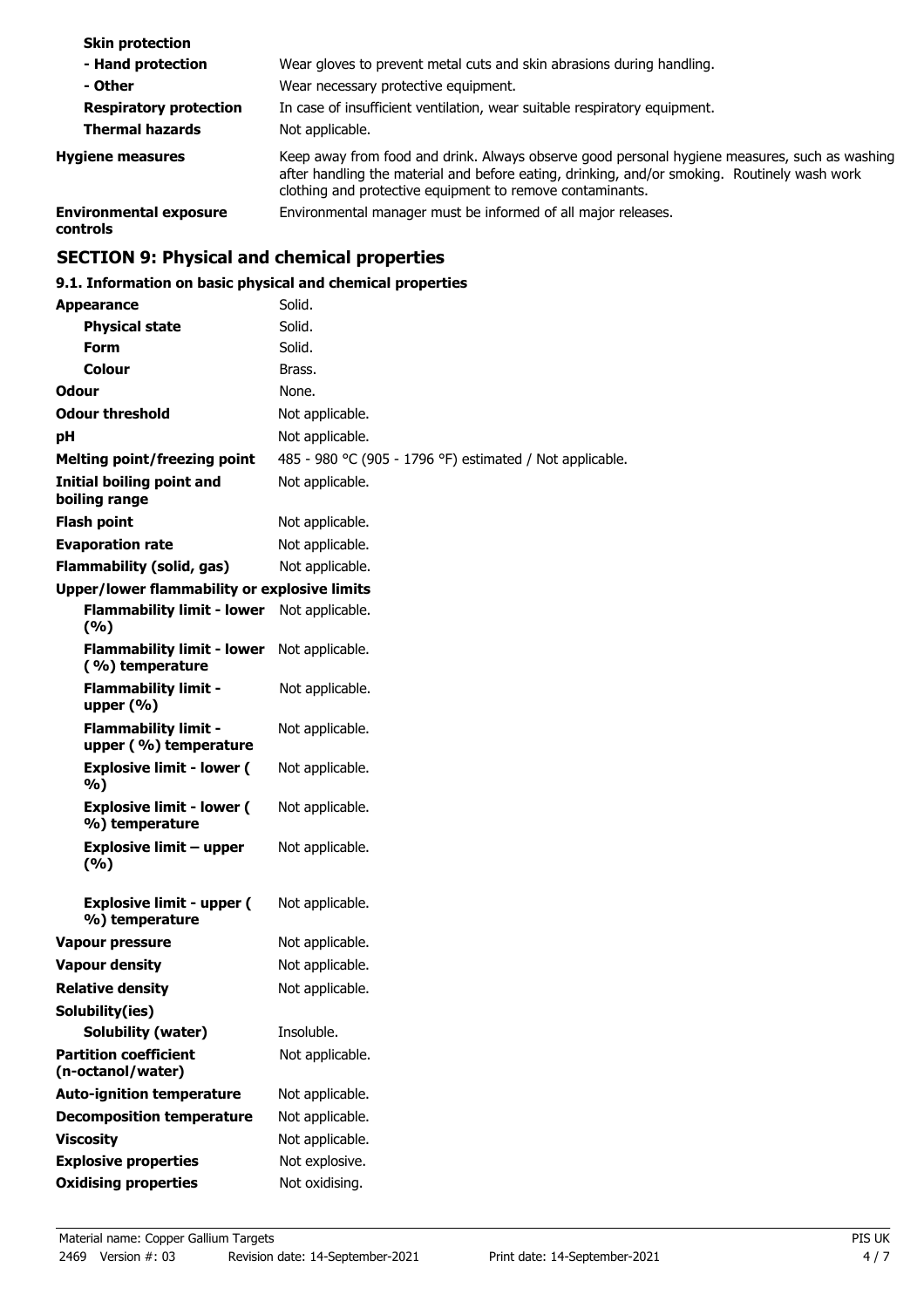| 9.2. Other information  |                             |
|-------------------------|-----------------------------|
| <b>Density</b>          | 7.20 - 8.30 g/cm3 estimated |
| <b>Flammability</b>     | Not applicable.             |
| <b>Specific gravity</b> | 7.92 estimated              |

## **SECTION 10: Stability and reactivity**

| 10.1. Reactivity                            | The product is stable and non-reactive under normal conditions of use, storage and transport. |
|---------------------------------------------|-----------------------------------------------------------------------------------------------|
| 10.2. Chemical stability                    | Material is stable under normal conditions.                                                   |
| 10.3. Possibility of hazardous<br>reactions | No dangerous reaction known under conditions of normal use.                                   |
| 10.4. Conditions to avoid                   | Contact with incompatible materials.                                                          |
| 10.5. Incompatible materials                | Acids. Bases.                                                                                 |
| 10.6. Hazardous<br>decomposition products   | No hazardous decomposition products are known.                                                |

## **SECTION 11: Toxicological information**

**General information CCCUPATION** Occupational exposure to the substance or mixture may cause adverse effects.

| Information on likely routes of exposure |                                               |  |
|------------------------------------------|-----------------------------------------------|--|
| <b>Inhalation</b>                        | Prolonged inhalation may be harmful.          |  |
| <b>Skin contact</b>                      | Not relevant, due to the form of the product. |  |
| Eye contact                              | Not relevant, due to the form of the product. |  |
| <b>Ingestion</b>                         | Not relevant, due to the form of the product. |  |
| <b>Symptoms</b>                          | None known.                                   |  |
|                                          |                                               |  |

### **11.1. Information on toxicological effects**

| <b>Acute toxicity</b>                                 | None known.                                                                  |
|-------------------------------------------------------|------------------------------------------------------------------------------|
| <b>Skin corrosion/irritation</b>                      | Not relevant, due to the form of the product.                                |
| Serious eye damage/eye<br>irritation                  | Not likely, due to the form of the product.                                  |
| <b>Respiratory sensitisation</b>                      | Not a respiratory sensitizer.                                                |
| <b>Skin sensitisation</b>                             | Not a skin sensitiser.                                                       |
| <b>Germ cell mutagenicity</b>                         | Due to partial or complete lack of data the classification is not possible.  |
| <b>Carcinogenicity</b>                                | Not classifiable as to carcinogenicity to humans.                            |
| <b>Reproductive toxicity</b>                          | This product is not expected to cause reproductive or developmental effects. |
| Specific target organ toxicity<br>- single exposure   | Not classified.                                                              |
| Specific target organ toxicity<br>- repeated exposure | Not classified.                                                              |
| <b>Aspiration hazard</b>                              | Not an aspiration hazard.                                                    |
| Mixture versus substance<br>information               | No information available.                                                    |
| <b>Other information</b>                              | Not available.                                                               |

## **SECTION 12: Ecological information**

| 12.1. Toxicity         | The product is not classified as environmentally hazardous. |         |                                 |  |
|------------------------|-------------------------------------------------------------|---------|---------------------------------|--|
| <b>Product</b>         | <b>Species</b>                                              |         | <b>Test Results</b>             |  |
| Copper Gallium Targets |                                                             |         |                                 |  |
| Aquatic                |                                                             |         |                                 |  |
| Crustacea              | EC50                                                        | Daphnia | $0.2044$ mg/l, 48 hours         |  |
| Fish                   | LC50                                                        | Fish    | 3.0071 mg/l, 96 hours           |  |
| Acute                  |                                                             |         |                                 |  |
| Fish                   | LC50                                                        | Fish    | 0.0382 mg/l, 96 hours estimated |  |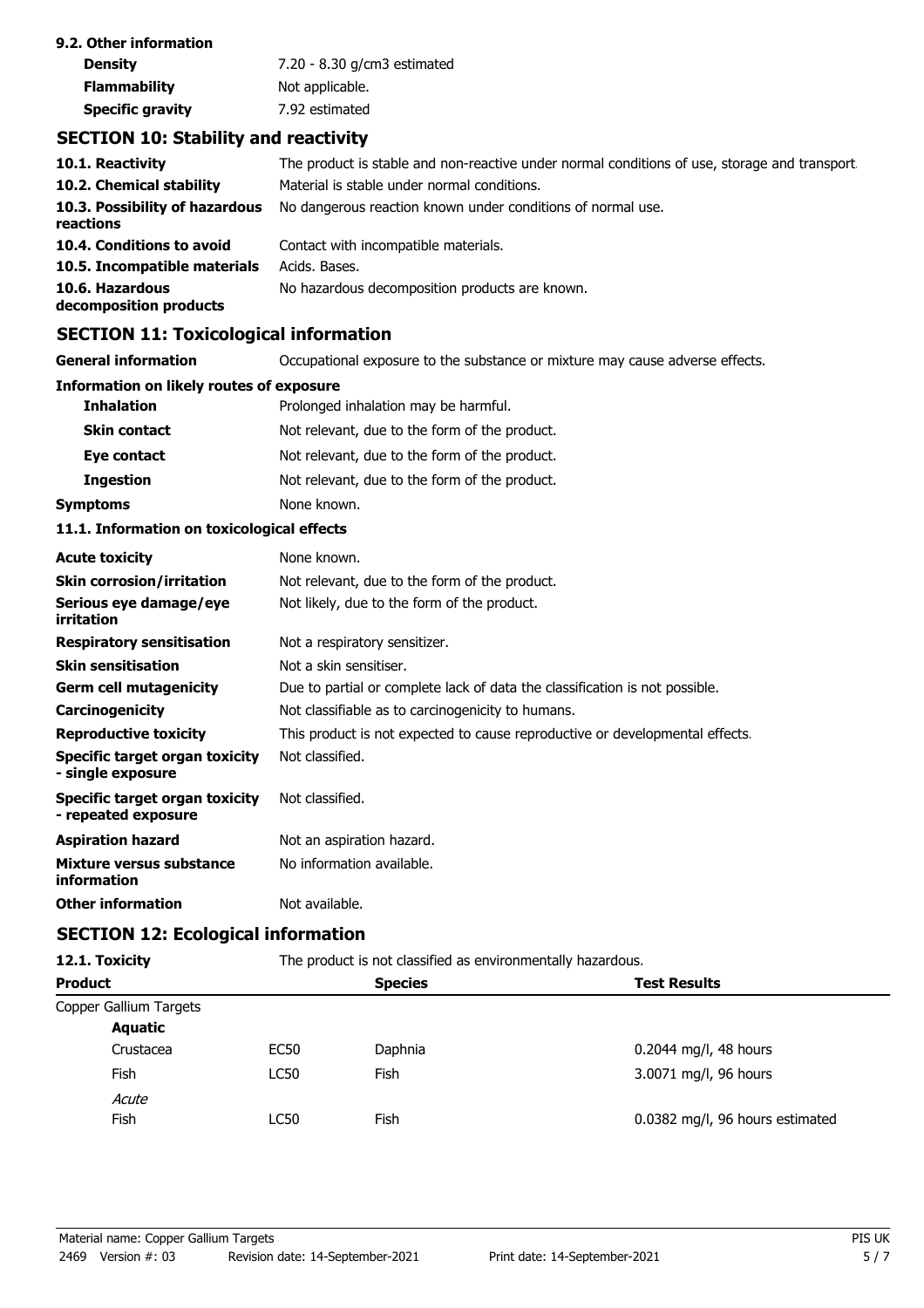| <b>Components</b>                                          |                                                                                                                                                                                            | <b>Species</b>                                                               | <b>Test Results</b> |
|------------------------------------------------------------|--------------------------------------------------------------------------------------------------------------------------------------------------------------------------------------------|------------------------------------------------------------------------------|---------------------|
| COPPER FLAKES (COATED WITH ALIPHATIC ACID) (CAS 7440-50-8) |                                                                                                                                                                                            |                                                                              |                     |
| <b>Aquatic</b>                                             |                                                                                                                                                                                            |                                                                              |                     |
| Acute                                                      |                                                                                                                                                                                            |                                                                              |                     |
| Crustacea                                                  | EC50                                                                                                                                                                                       | Blue crab (Callinectes sapidus)                                              | $0.0031$ mg/l       |
| <b>Fish</b>                                                | <b>LC50</b>                                                                                                                                                                                | Fathead minnow (Pimephales promelas) 0.0219 - 0.0446 mg/l, 96 hours          |                     |
|                                                            |                                                                                                                                                                                            | * Estimates for product may be based on additional component data not shown. |                     |
| 12.2. Persistence and<br>degradability                     |                                                                                                                                                                                            |                                                                              |                     |
| 12.3. Bioaccumulative<br>potential                         | No data available.                                                                                                                                                                         |                                                                              |                     |
| <b>Partition coefficient</b><br>n-octanol/water (log Kow)  | Not available.                                                                                                                                                                             |                                                                              |                     |
| <b>Bioconcentration factor (BCF)</b>                       | Not available.                                                                                                                                                                             |                                                                              |                     |
| 12.4. Mobility in soil                                     | No data available.                                                                                                                                                                         |                                                                              |                     |
| 12.5. Results of PBT and<br><b>vPvB</b> assessment         | Not a PBT or vPvB substance or mixture.                                                                                                                                                    |                                                                              |                     |
| 12.6. Other adverse effects                                | No other adverse environmental effects (e.g. ozone depletion, photochemical ozone creation<br>potential, endocrine disruption, global warming potential) are expected from this component. |                                                                              |                     |

## **SECTION 13: Disposal considerations**

#### **13.1. Waste treatment methods**

| <b>Residual waste</b>                  | Whatever cannot be saved for recovery or recycling should be managed in an appropriate and<br>approved waste facility. Processing, use or contamination of this product may change the waste<br>management options. |
|----------------------------------------|---------------------------------------------------------------------------------------------------------------------------------------------------------------------------------------------------------------------|
| Contaminated packaging                 | Since emptied containers may retain product residue, follow label warnings even after container is<br>emptied. Empty containers should be taken to an approved waste handling site for recycling or<br>disposal.    |
| EU waste code                          | The Waste code should be assigned in discussion between the user, the producer and the waste<br>disposal company.                                                                                                   |
| <b>Disposal</b><br>methods/information | Collect and reclaim or dispose in sealed containers at licensed waste disposal site.                                                                                                                                |
| <b>Special precautions</b>             | Dispose in accordance with all applicable regulations.                                                                                                                                                              |

## **SECTION 14: Transport information**

### **ADR**

14.1. - 14.6.: Not regulated as dangerous goods.

#### **RID**

14.1. - 14.6.: Not regulated as dangerous goods.

#### **ADN**

14.1. - 14.6.: Not regulated as dangerous goods.

### **IATA**

14.1. - 14.6.: Not regulated as dangerous goods.

### **IMDG**

14.1. - 14.6.: Not regulated as dangerous goods.

## **SECTION 15: Regulatory information**

**15.1. Safety, health and environmental regulations/legislation specific for the substance or mixture**

## **EU regulations**

**Regulation (EC) No. 1005/2009 on substances that deplete the ozone layer, Annex I and II, as amended** Not listed.

**Regulation (EU) 2019/1021 On persistent organic pollutants (recast), as amended** Not listed.

**Regulation (EU) No. 649/2012 concerning the export and import of dangerous chemicals, Annex I, Part 1 as amended**

Not listed.